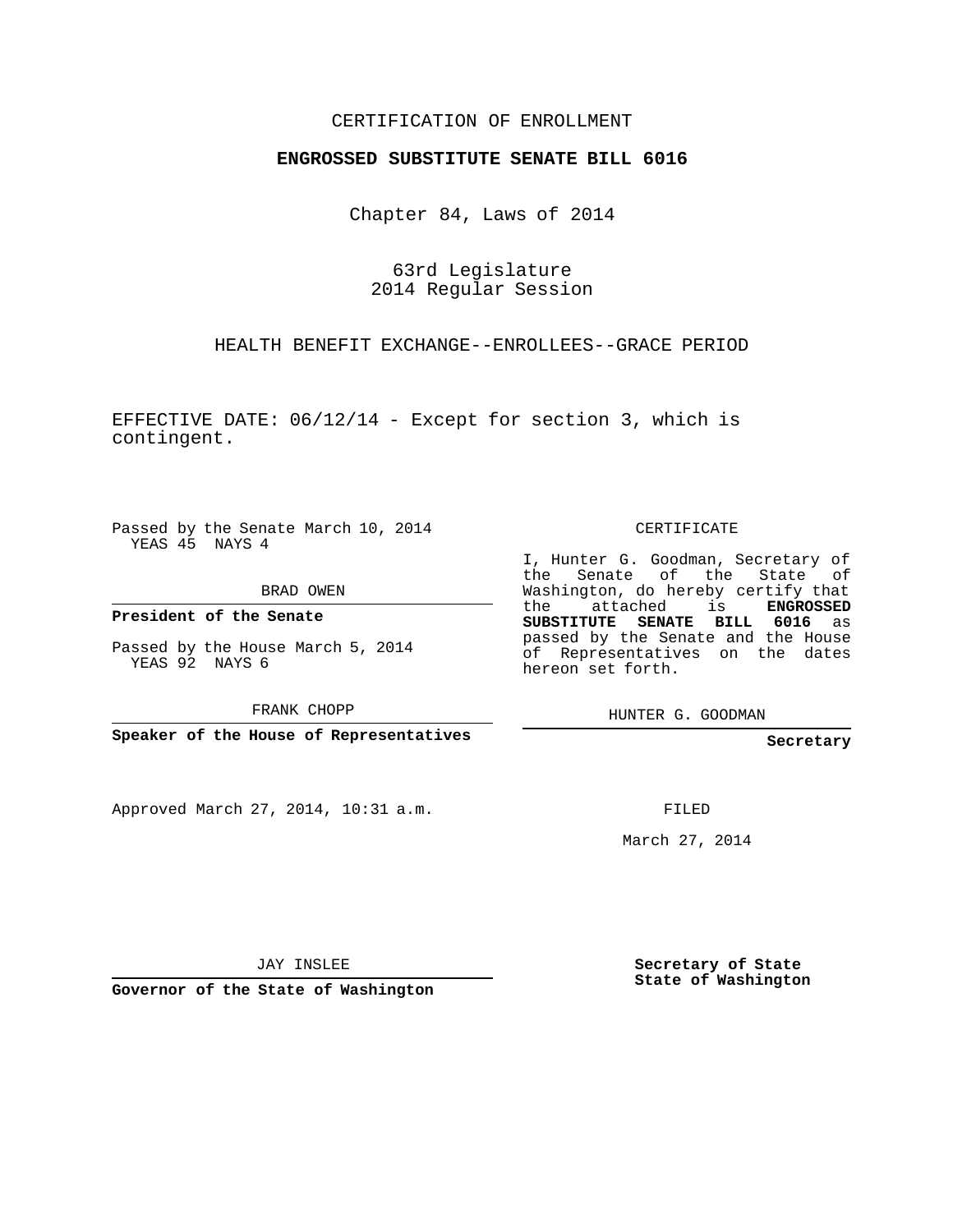## **ENGROSSED SUBSTITUTE SENATE BILL 6016** \_\_\_\_\_\_\_\_\_\_\_\_\_\_\_\_\_\_\_\_\_\_\_\_\_\_\_\_\_\_\_\_\_\_\_\_\_\_\_\_\_\_\_\_\_

\_\_\_\_\_\_\_\_\_\_\_\_\_\_\_\_\_\_\_\_\_\_\_\_\_\_\_\_\_\_\_\_\_\_\_\_\_\_\_\_\_\_\_\_\_

AS AMENDED BY THE HOUSE

Passed Legislature - 2014 Regular Session

## **State of Washington 63rd Legislature 2014 Regular Session**

**By** Senate Health Care (originally sponsored by Senators Rivers, Keiser, Cleveland, Tom, Kline, and McAuliffe)

READ FIRST TIME 02/07/14.

 AN ACT Relating to the grace period for enrollees of the Washington health benefit exchange; amending RCW 48.43.---; adding a new section to chapter 43.71 RCW; adding a new section to chapter 48.43 RCW; and providing a contingent effective date.

BE IT ENACTED BY THE LEGISLATURE OF THE STATE OF WASHINGTON:

 NEW SECTION. **Sec. 1.** A new section is added to chapter 43.71 RCW to read as follows:

 (1) The exchange must support the grace period by providing electronic information to an issuer of a qualified health plan or a qualified dental plan that complies with 45 C.F.R. Sec. 156.270 (2013) and 45 C.F.R. Sec. 155.430 (2013).

 (2) If the health benefit exchange notifies an enrollee that he or she is delinquent on payment of premium, the notice must include information on how to report a change in income or circumstances and an explanation that such a report may result in a change in the premium amount or program eligibility.

 NEW SECTION. **Sec. 2.** A new section is added to chapter 48.43 RCW to read as follows: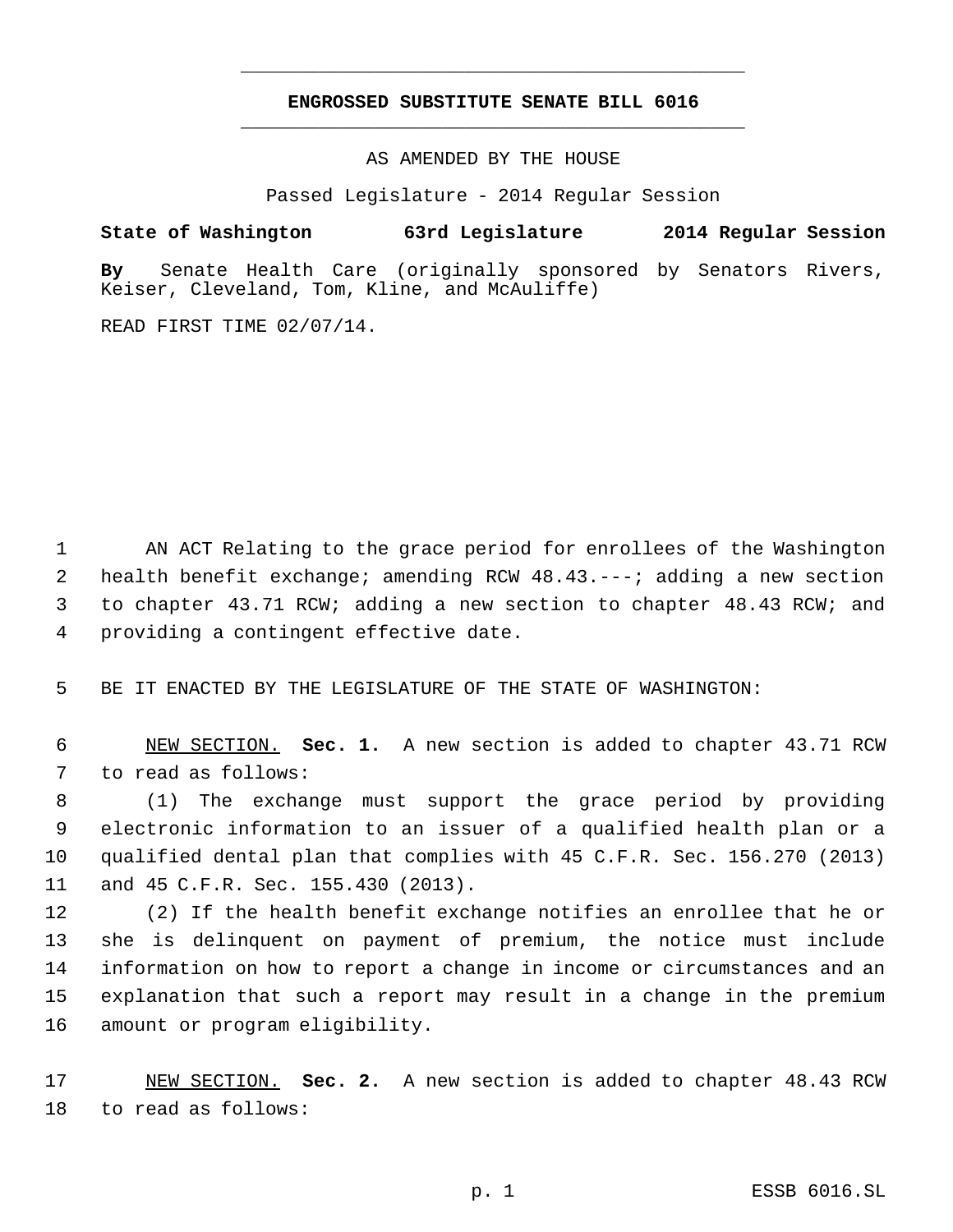(1) For an enrollee who is in the second or third month of the grace period, an issuer of a qualified health plan shall:

 (a) Upon request by a health care provider or health care facility, provide information regarding the enrollee's eligibility status in real-time; and

 (b) Notify a health care provider or health care facility that an enrollee is in the grace period within three business days after submittal of a claim or status request for services provided.

 (2) The information or notification required under subsection (1) of this section must, at a minimum, indicate "grace period" or use the appropriate national coding standard as the reason for pending the claim if a claim is pended due to the enrollee's grace period status.

 (3) By December 1, 2014, and annually each December 1st thereafter, the health benefit exchange shall provide a report to the appropriate committees of the legislature with the following information for the calendar year: (a) The number of exchange enrollees who entered the grace period; (b) the number of enrollees who subsequently paid premium 18 after entering the grace period; (c) the average number of days enrollees were in the grace period prior to paying premium; and (d) the number of enrollees who were in the grace period and whose coverage was terminated due to nonpayment of premium. The report must include as much data as is available for the calendar year.

 (4) For purposes of this section, "grace period" means nonpayment of premiums by an enrollee receiving advance payments of the premium tax credit, as defined in section 1412 of the patient protection and affordable care act, P.L. 111-148, as amended by the health care and education reconciliation act, P.L. 111-152, and implementing regulations issued by the federal department of health and human services.

 **Sec. 3.** RCW 48.43.--- and 2014 c . . . s 2 (section 2 of this act) are each amended to read as follows:

 (1) For an enrollee who is in the second or third month of the grace period, an issuer of a qualified health plan shall:

 (a) Upon request by a health care provider or health care facility, provide information regarding the enrollee's eligibility status in real-time; and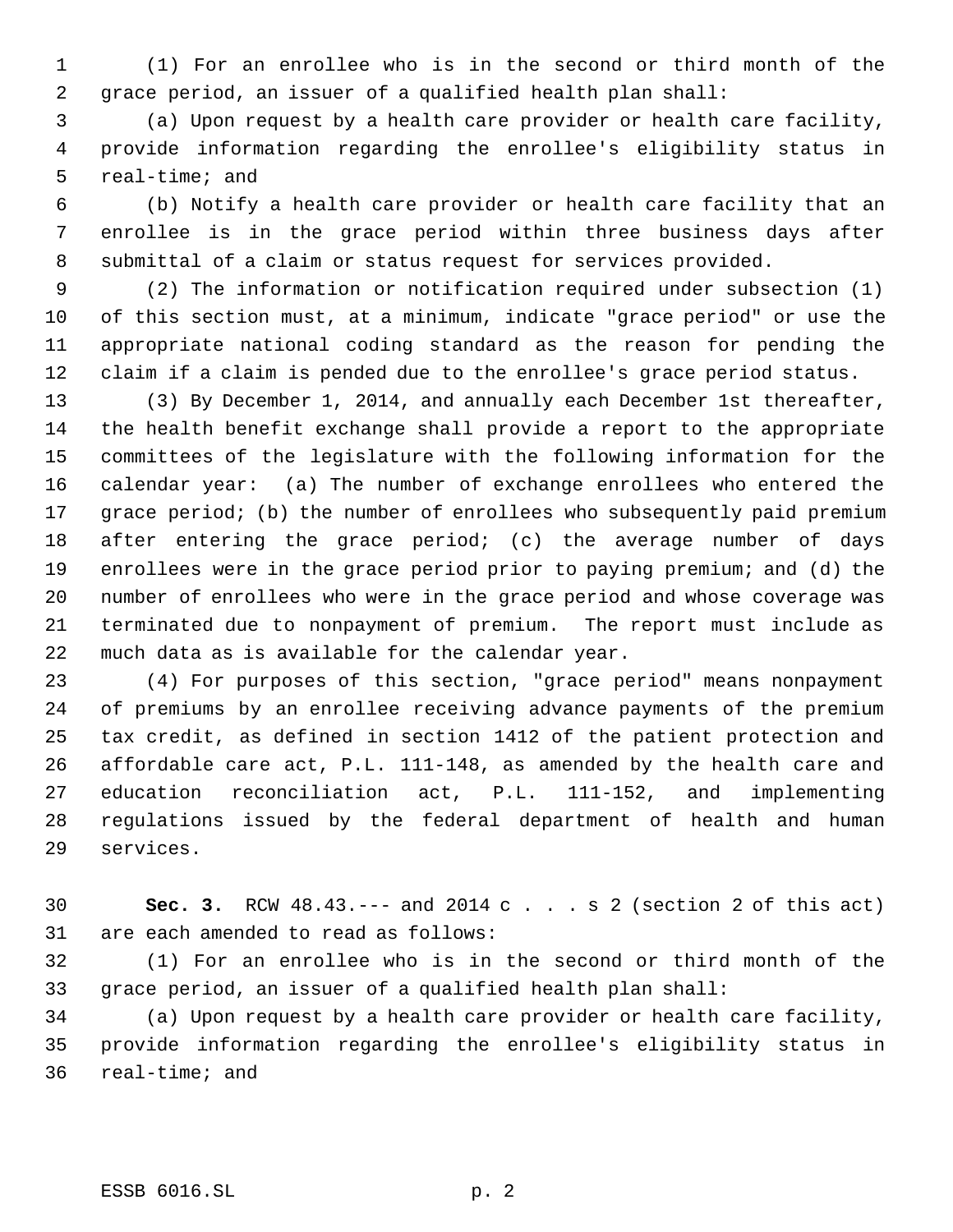(b) Notify a health care provider or health care facility that an enrollee is in the grace period within three business days after submittal of a claim or status request for services provided.

 (2) The information or notification required under subsection (1) 5 of this section must, at a minimum $((\tau))$ :

 (a) Indicate "grace period" or use the appropriate national coding standard as the reason for pending the claim if a claim is pended due 8 to the enrollee's grace period status; and

 (b) Except for notifications provided electronically, indicate that enrollee is in the second or third month of the grace period.

 (3) By December 1, 2014, and annually each December 1st thereafter, the health benefit exchange shall provide a report to the appropriate committees of the legislature with the following information for the calendar year: (a) The number of exchange enrollees who entered the grace period; (b) the number of enrollees who subsequently paid premium after entering the grace period; (c) the average number of days enrollees were in the grace period prior to paying premium; and (d) the number of enrollees who were in the grace period and whose coverage was terminated due to nonpayment of premium. The report must include as much data as is available for the calendar year.

 (4) For purposes of this section, "grace period" means nonpayment of premiums by an enrollee receiving advance payments of the premium tax credit, as defined in section 1412 of the patient protection and affordable care act, P.L. 111-148, as amended by the health care and education reconciliation act, P.L. 111-152, and implementing regulations issued by the federal department of health and human services.

 NEW SECTION. **Sec. 4.** Section 3 of this act takes effect January 1st following the issuance of a report under section 2(3) of this act indicating that coverage was terminated due to nonpayment of premium for ten thousand or more enrollees who were in the grace period in that calendar year. In no case may section 3 of this act take effect before January 1, 2015. The health benefit exchange must provide notice of the effective date of section 3 of this act to affected parties, the chief clerk of the house of representatives, the secretary of the